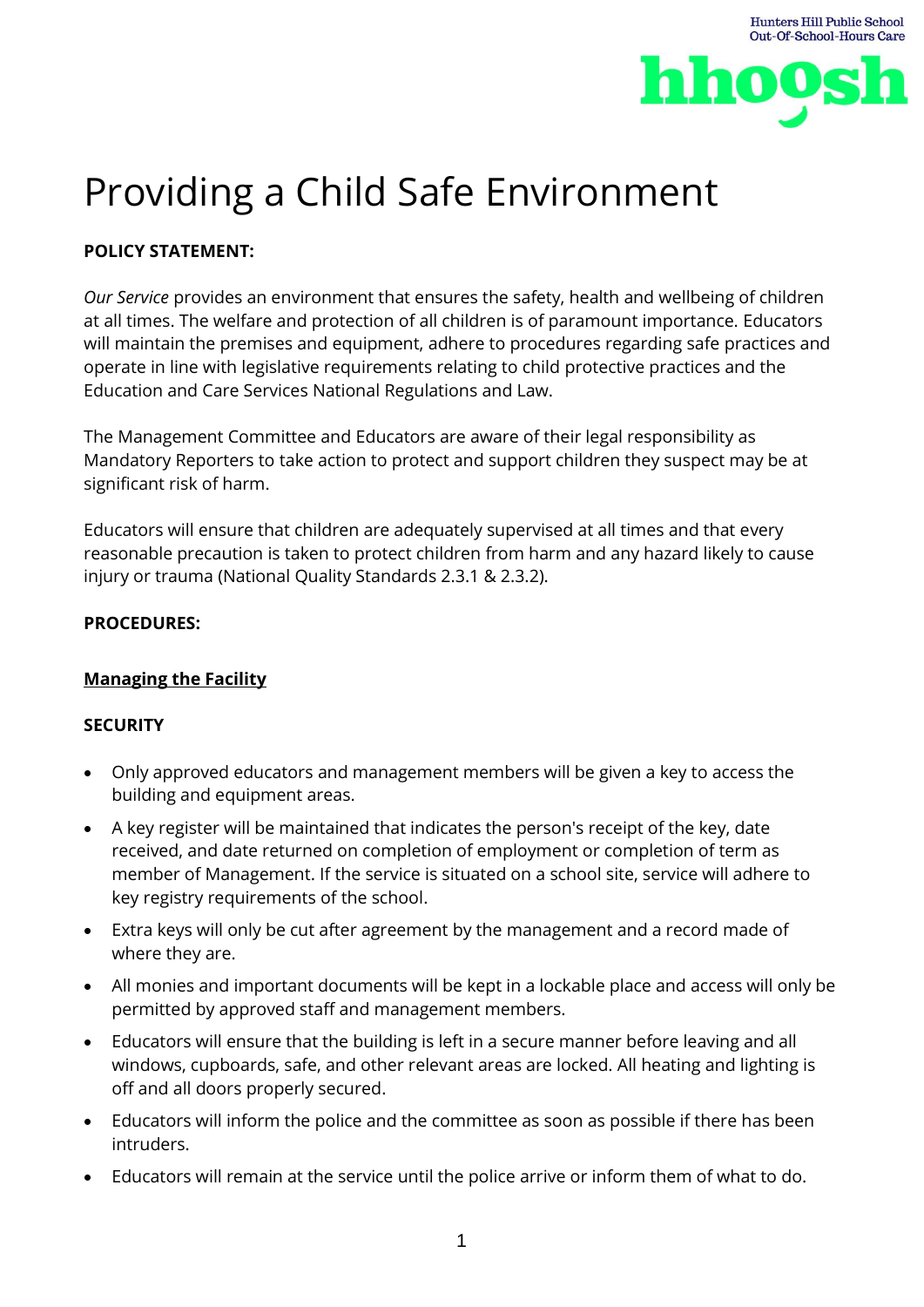

#### **BUILDINGS, EQUIPMENT, AND MAINTENANCE**

- Equipment will be chosen to meet the children's developmental needs and interests. There will be sufficient access to furniture, materials and developmentally appropriate equipment suitable for the education and care for each child.
- Service premises and all equipment and furniture will be maintained in a safe, clean condition and in good repair at all times.
- Children will be provided with adequate, developmentally and age-appropriate toilet, washing and drying facilities. These will enable safe use and convenient access by children.
- There must be no damaged plugs, sockets, power cords or extension cords.
- All plug sockets shall be maintained as child safe.
- Electrical appliances shall be in good working order.
- Electrical circuit breakers will be installed and be maintained.
- Provision will be made in the budget for regular maintenance and repair work and for deferred costs of major capital repairs.
- Management will develop a list of fully licensed and insured trades persons, which is made available to educators. This list will be reviewed on an annual basis.
- All contractors should have their own public liability insurance.
- The service and equipment will be regularly checked to ensure that they are in a good and safe condition, comply with relevant Australian Standards and have appropriate soft-fall surfacing maintained.
- Equipment will be regularly washed and cleaned.
- Recycled craft materials should be checked for potential hazards.
- Educators should ensure safe handling of all tools if used as part of any activity.
- Families will be encouraged to notify educators of any safety issues they observe.
- Anything that requires maintenance is to be reported to the Nominated Supervisor as soon as possible.
- Faulty equipment should be removed or protection placed around any dangerous building sites.
- A maintenance book will be kept that records any maintenance that needs to be addressed.
- The maintenance book will record:
	- Type of problem;
	- Date that it was observed;
	- Who notified the Nominated Supervisor and when;
	- What was done to rectify the problem;
	- Date repaired; and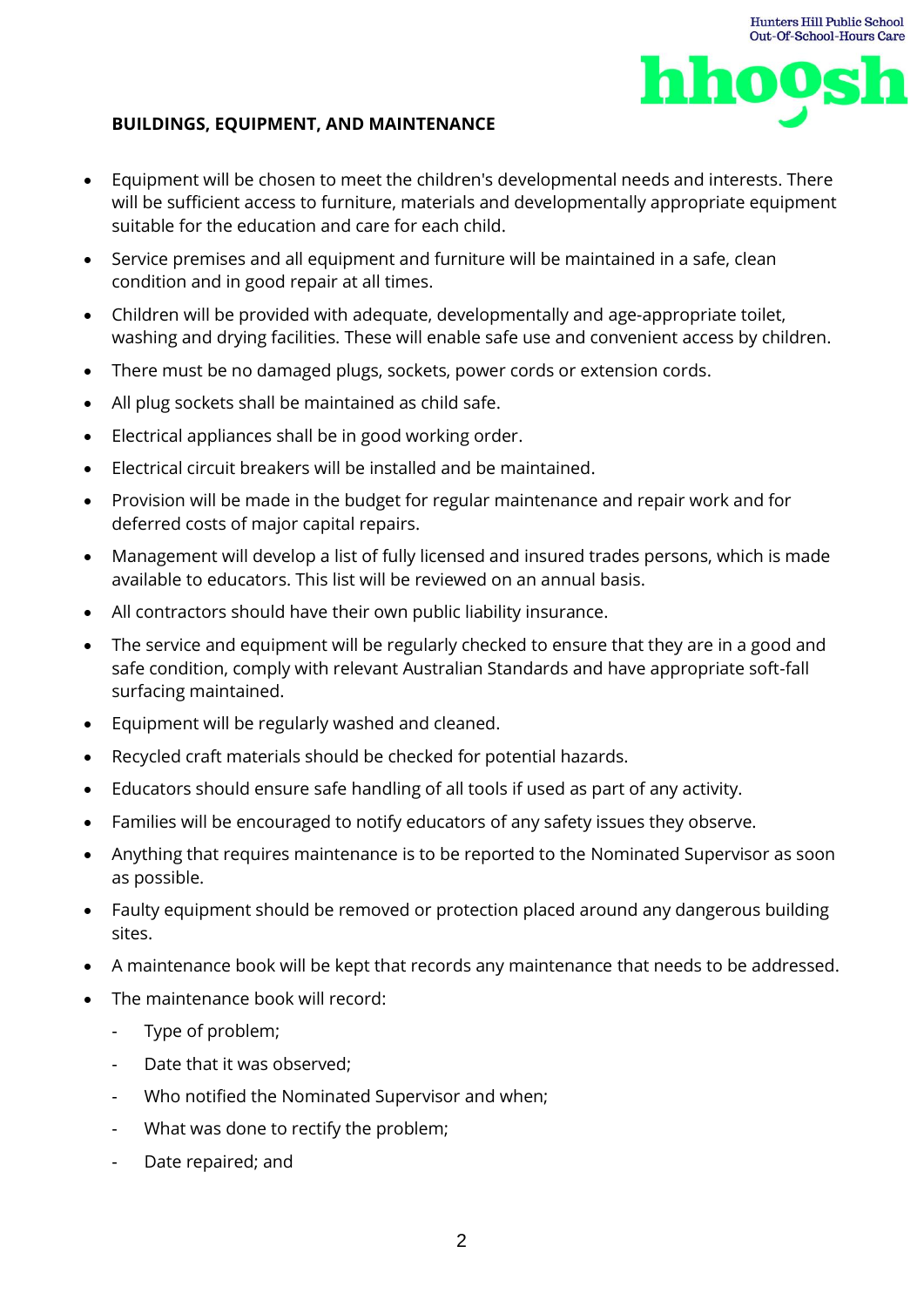



- Tradesperson employed to repair the problem.
- For urgent repairs the Nominated Supervisor will organise a contractor to attend to the problem. The contractor will be chosen from a list that has been previously approved by the Management Committee.
- Non-urgent repairs will be recorded in the maintenance book. The Nominated Supervisor will note this in their report and bring it to the attention of the Management Committee at the next meeting. The Management Committee and the Nominated Supervisor will organise to rectify the problem.
- For major repairs a minimum of three quotes will be sought and reviewed by management who will make a decision on a further course of action. The Nominated Supervisor or someone with management control may obtain the quotes.
- Maintenance reviews should be done as part of the Nominated Supervisor's report at each meeting.
- The Nominated Supervisor will also give a review of works completed by any tradesman employed, for future reference.
- It is the responsibility of management, once a problem has been raised, to ensure that it is rectified in the most efficient manner and that the service is safe for educators and clientele.
- Should the service be considered unsafe or as being a health risk, then the service will be closed, after notice has been given to all relevant parties, until the problem has been rectified.
- The service will have an appropriate number of first aid kits that are suitable to the ages and needs of the children attending. The first aid kit will be well stocked and be easily recognised and accessible at al times.

#### **STORAGE**

- A storage system should be devised that ensures easy access and un-cluttered storage of all equipment.
- Storage areas will be cleaned and tidied at least twice a year or when seen as necessary.
- Play equipment and toys should be easily accessible to all children during the operating hours of the service.
- Children will show respect for the equipment and be expected to pack equipment away that they have used to avoid trip hazards.
- All equipment is to be neatly packed away at the end of each session.
- Craft equipment will be stored in a separate area, children should ask permission before removing any craft equipment, such as paints and glues etc. which has not been set up by the staff.
- All craft equipment is to be properly washed and cleaned before storage.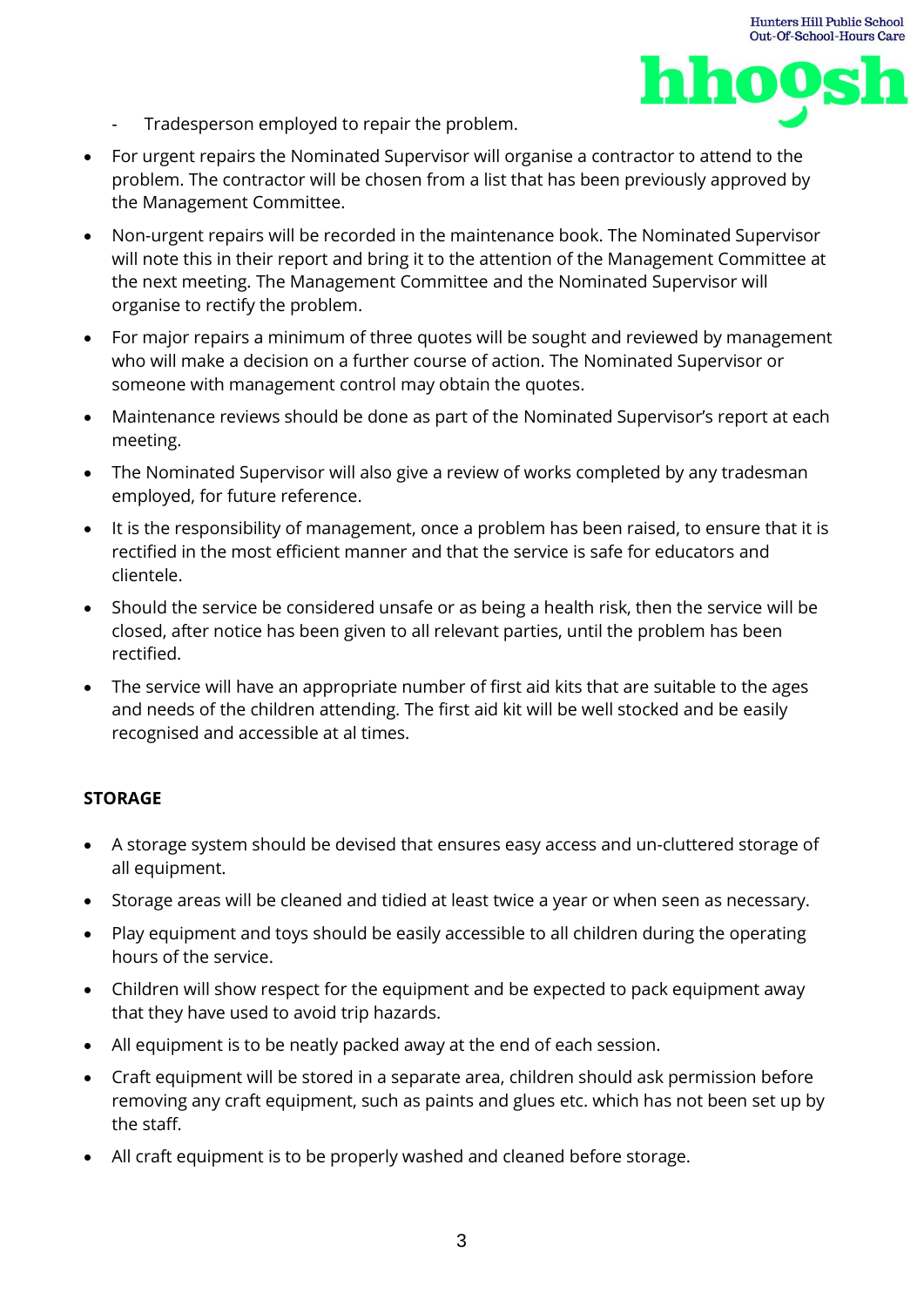



- Where room permits, a separate storage area will be available for sporting and large outdoor equipment to prevent clutter.
- All items such as cleaning materials, disinfectants, flammable, poisonous and other dangerous substances, tools, toiletries, first aid equipment, and medications should be stored in the designated secured area which is inaccessible to the children. Educators are responsible to ensure that these areas remain secure and that they do not inadvertently provide access to these items.
- Kitchen and other refuse areas will be provided with lidded facilities that are cleaned and emptied daily.
- Educators and management will ensure that all family records are kept in a nominated secure place, ensuring that records are kept confidential and not left accessible to others during the course of the daily operations.

## **VENTILATION, TEMPERATURE AND NATURAL LIGHT**

- All heating and cooling systems will be of good quality and checked regularly to ensure safety and reliability.
- All heating and cooling systems and power cords will be kept in a safe area and away from children.
- Educators will take individual needs and specific activities into account when ensuring that heating, ventilation levels are comfortable.
- Should educators, children or families complain about the temperature in the service not being at a comfortable level, this matter will be drawn to the attention of management and steps will be made to address the problem.
- Adequate ventilation will be provided at all times. Windows will be properly maintained to ensure easy opening and protection from bugs and insects.
- Where activities involve toxic materials such as paints and glues, staff are to ensure there is adequate ventilation before undertaking the activity.
- Windows are to be opened during operation of the service unless closed to protect from extreme weather conditions.
- Natural light is considered to be most desirable. Provision of natural light areas will be enhanced as much as possible.
- In areas made available for children's homework or other fine detail, natural light will be made available where possible and good overhead lighting provided.
- Adequate light will be maintained both indoors and outdoors. A security light will be placed at the entrance to the service that clearly provides unobstructed view of the door and surrounding areas.
- Outdoor lighting will be suitable so that families, staff and children can enter and exit the building without any unsafe dark areas.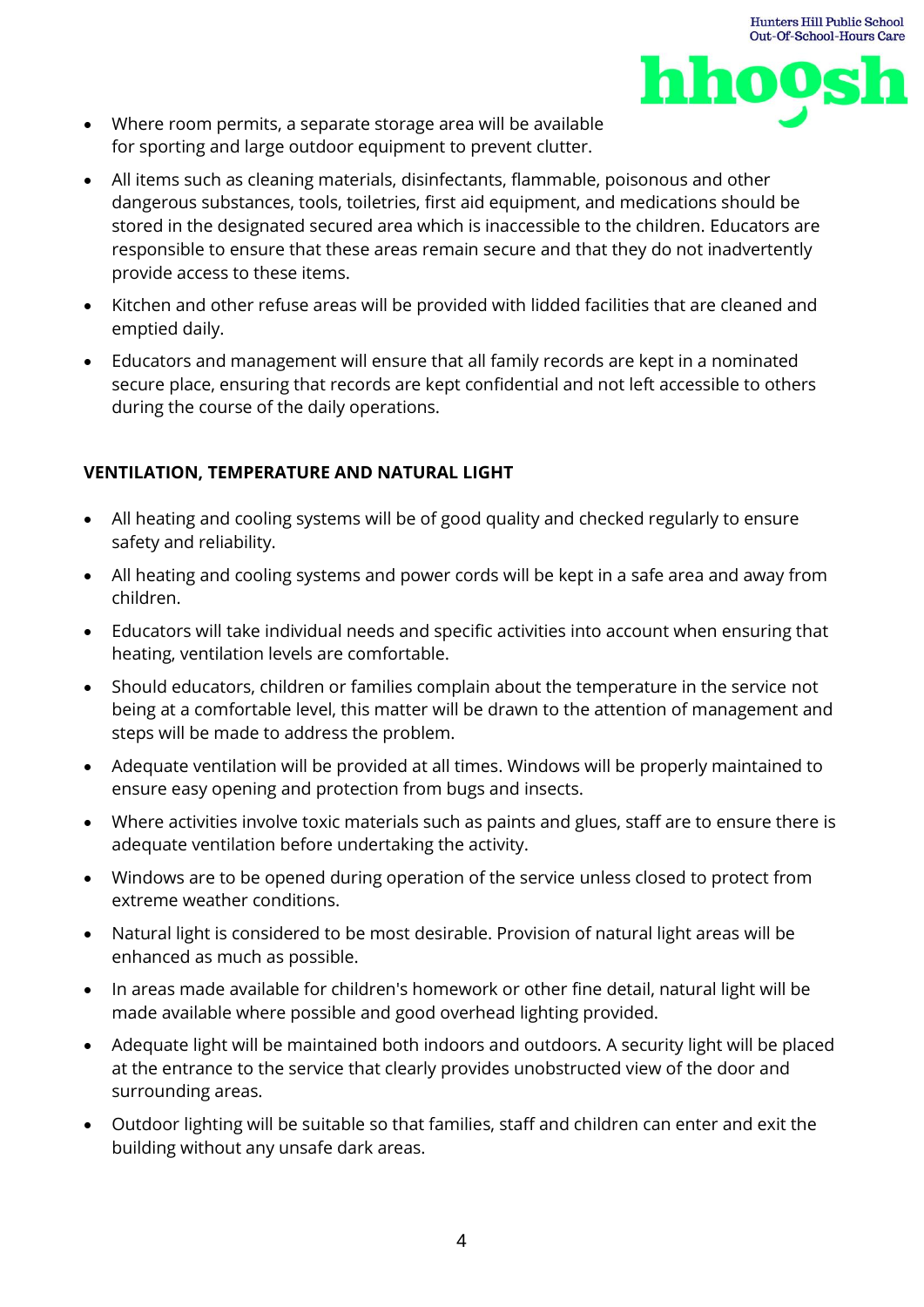

- Equipment and especially food items will be properly stored so as not to attract pests and vermin.
- Refuse bins and disposal areas will be emptied and cleaned daily.
- Kitchen, food preparation areas and storage will be cleaned and maintained daily.
- All areas will be checked daily for any signs of pests or vermin.
- Should any pests or vermin be identified then action should be taken to rid the service of the problem by:
	- Initially using non-chemical methods such as physical removal, maintaining a clean environment, and use of any non-chemical products.
	- Low irritant, environmentally friendly sprays to be used minimally and only with adequate ventilation and preferably not in the presence of the children.
	- Other methods such as the employment of a pest control company if deemed necessary by management where the above methods have failed.
- If urgent, the Nominated Supervisor may obtain a contractor from management list to address the problem.
- If non urgent, the Nominated Supervisor will bring the problem to the attention of management in their report and management will decide on the appropriate course of action.
- All families will be notified of any use of chemicals.
- Any use of chemical products should only be conducted outside the hours of the children and educators' presence in the building.
- All action will be taken to remove the children, educators, families and visitors from the environment for as long as is safe and viable.

Managing the indoor and Outdoor Environment

## **INDOOR ENVIRONMENT**

- The services indoor environment will be smoke free.
- The Nominated Supervisor will only enrol the number of children in the service, which can comfortably fit into the building space and in accordance with the National Regulations.
- Where children are indoors for long periods due to weather conditions, special activities will be planned and other areas sought to disperse the group such as school halls and verandas.
- Separate areas in the indoor environment will be provided for:
	- Signing children in/out of the service.
	- Collection of fees, answering phones, and maintaining daily records.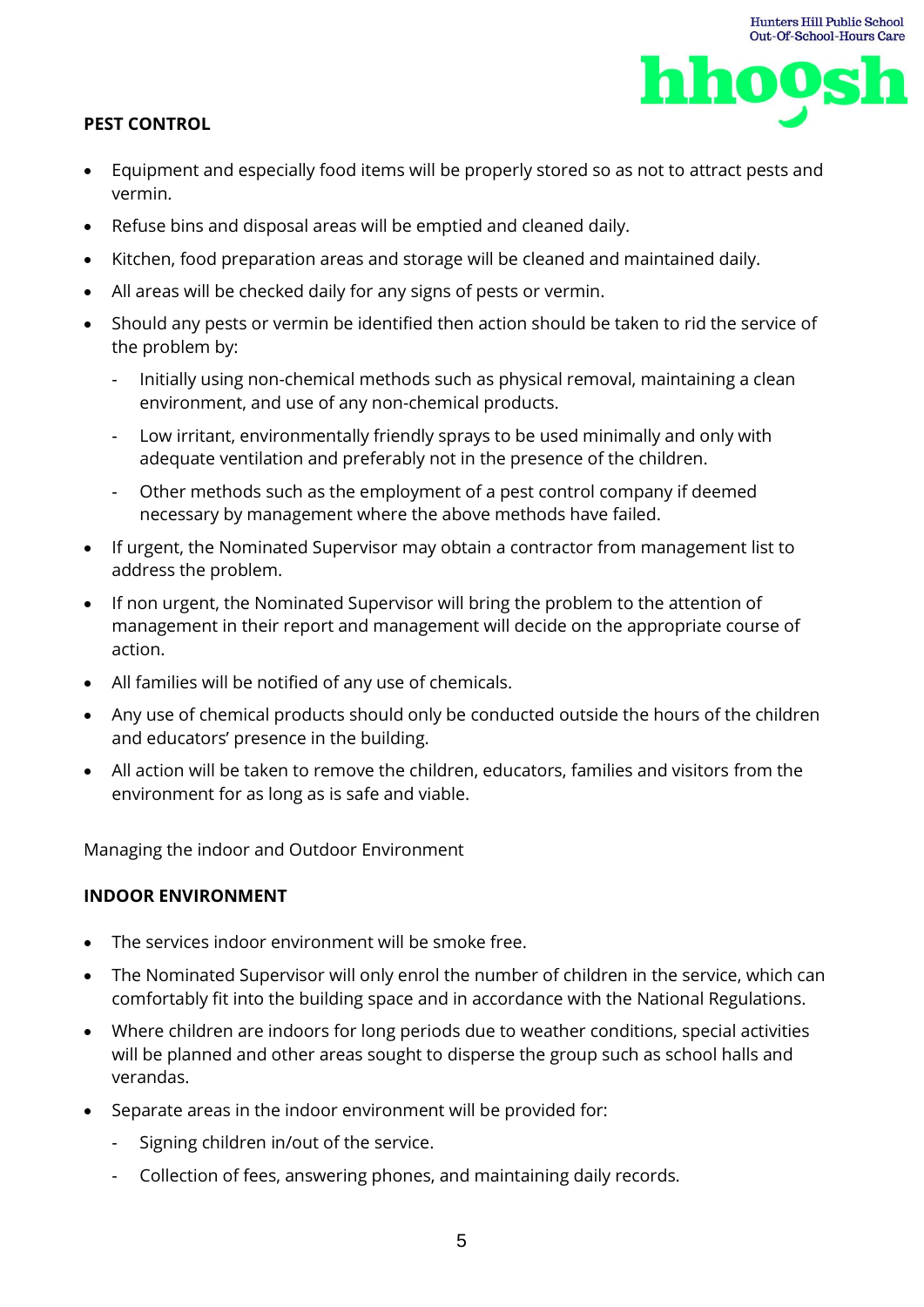

- Educators and families to talk in confidence.
- Children to store their bags and belongings.
- Storage of equipment, food, dangerous materials, and family records.
- Preparation of food and drinks.
- Kitchen and other refuse.
- Cleaning of equipment.
- Male and female toilet, hand basins and hand drying facilities.
- Creative and other activities.
- Large and small group activities.
- Display of children's activities and work.
- Quiet space for children to retreat to, or do homework or lie down if unwell.
- The indoor area is to be set up to allow children to participate in a variety of activities with easy access to equipment. Drawing paper and other materials will be made available to the children at all times.
- Easy access to areas should be maintained by making clear easily definable passageways and walkways though the building.
- Staff will ensure that children properly store their bags and that bags and other items are not thrown into walkways or play areas.
- All items obstructing areas are to be removed and placed in the correct storage areas.
- Areas must be set up to ensure that proper supervision can be maintained at all times.
- Access to the outdoor environment should be clear and easily accessible by the children and staff.

#### **OUTDOOR ENVIRONMENT**

- The outdoor environment provides each child with at least 7 square metres of unencumbered outdoor space in compliance with National Regulation 108.
- The outdoor environment will be smoke free
- The outdoor space will be inspected daily for any obstacles or dangerous items and the hazard check will be recorded.
- Any hazardous items will be disposed of in a safe and careful manner prior to the children playing in the area.
- The outdoor space will be set up in a variety of ways to encourage participation.
- Areas will be made available where children can play in large or small groups or by themselves.
- Supervision should be properly maintained. Children are only to play in areas that are clearly visible to educators, and where child/educator ratios are maintained.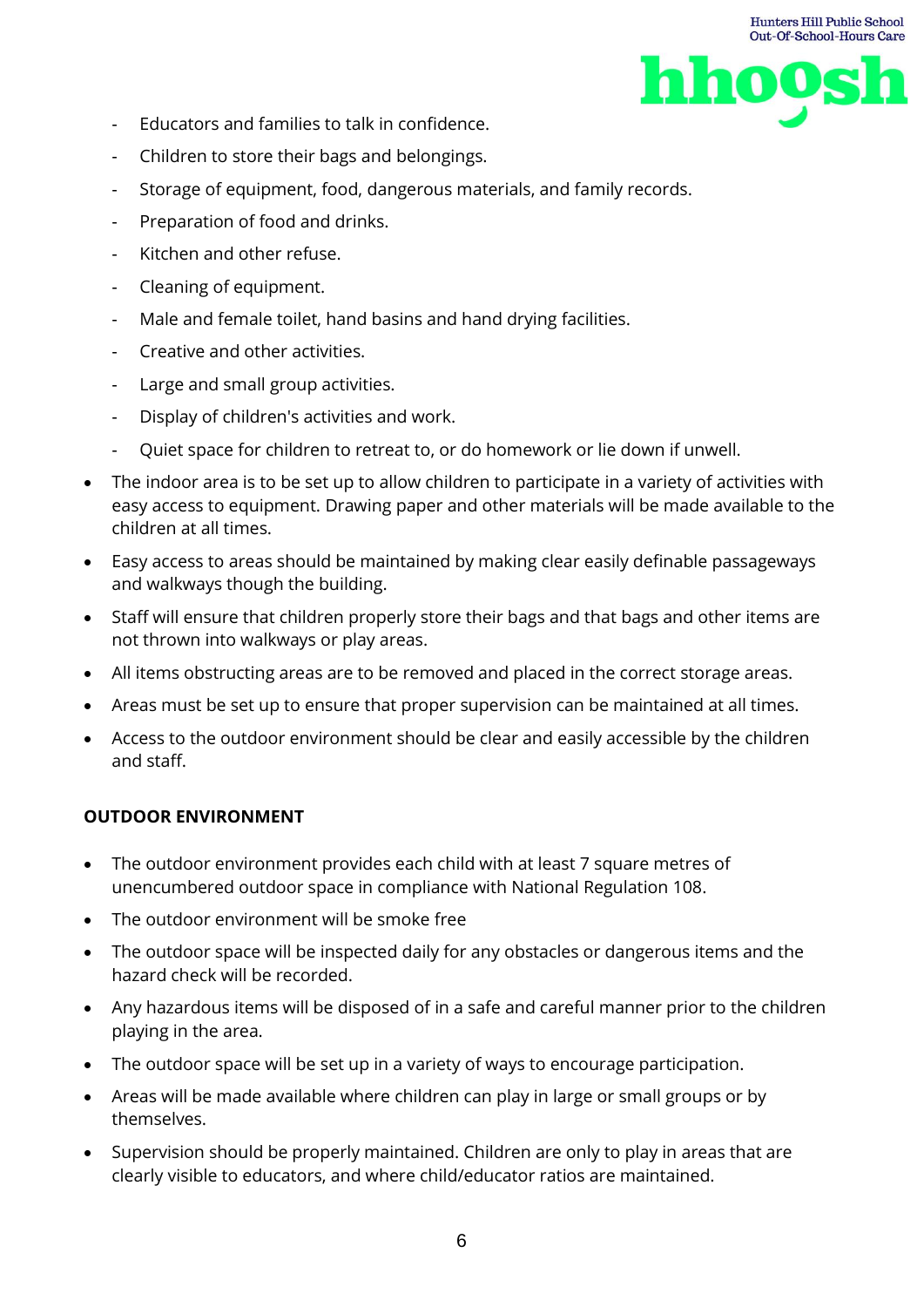



- Clear boundaries shall be set and enforced.
- When it is necessary to go outside the boundaries or line of supervision, an educator must accompany children.
- Adequate shade via trees and coverings will be maintained.
- As far as possible, activities will be set up in shaded areas.
- Use of other outdoor venues will be considered where access to the area is safe, adequate supervision can be maintained, the area is considered of value to the children's physical development and personal comfort, and where adequate staff/educator ratios can be maintained.

#### **MANDATORY REPORTING**

- A Mandatory Reporter is anybody who delivers services to children as part of their paid or professional work.
- In OSHC services mandatory reporters are:
	- Educators that deliver services to children
	- Management Committee, either paid or voluntary, whose duties include direct responsibility or direct supervision for the provision of these services.
- Educators are mandated to report to Community Services if they have current concerns about the safety or welfare of a child relating to section 23 of the NSW Children and Young Persons (Care and Protection) Act 1998
- Section 23 (1):
	- a-b) Child is at significant risk of harm Neglect
	- a) Basic physical or psychological needs not being met or are at risk of not being met.
	- b) Families unwilling or unable to provide necessary medical care
	- b1) Families unwilling or unable to arrange for the child or young person to receive an education
	- c) Child is at significant risk of harm Physical / Sexual abuse
	- d) Child is at significant risk of harm Domestic violence
	- e) Child is at significant risk of harm Serious Psychological harm
	- f) Child is at significant risk of harm Prenatal report
- Educators will undergo training in relation to child protection and reporting as part of the training budget.
- Reports should be treated with strict confidentiality in adherence to the service's Confidentiality Policy and Procedures.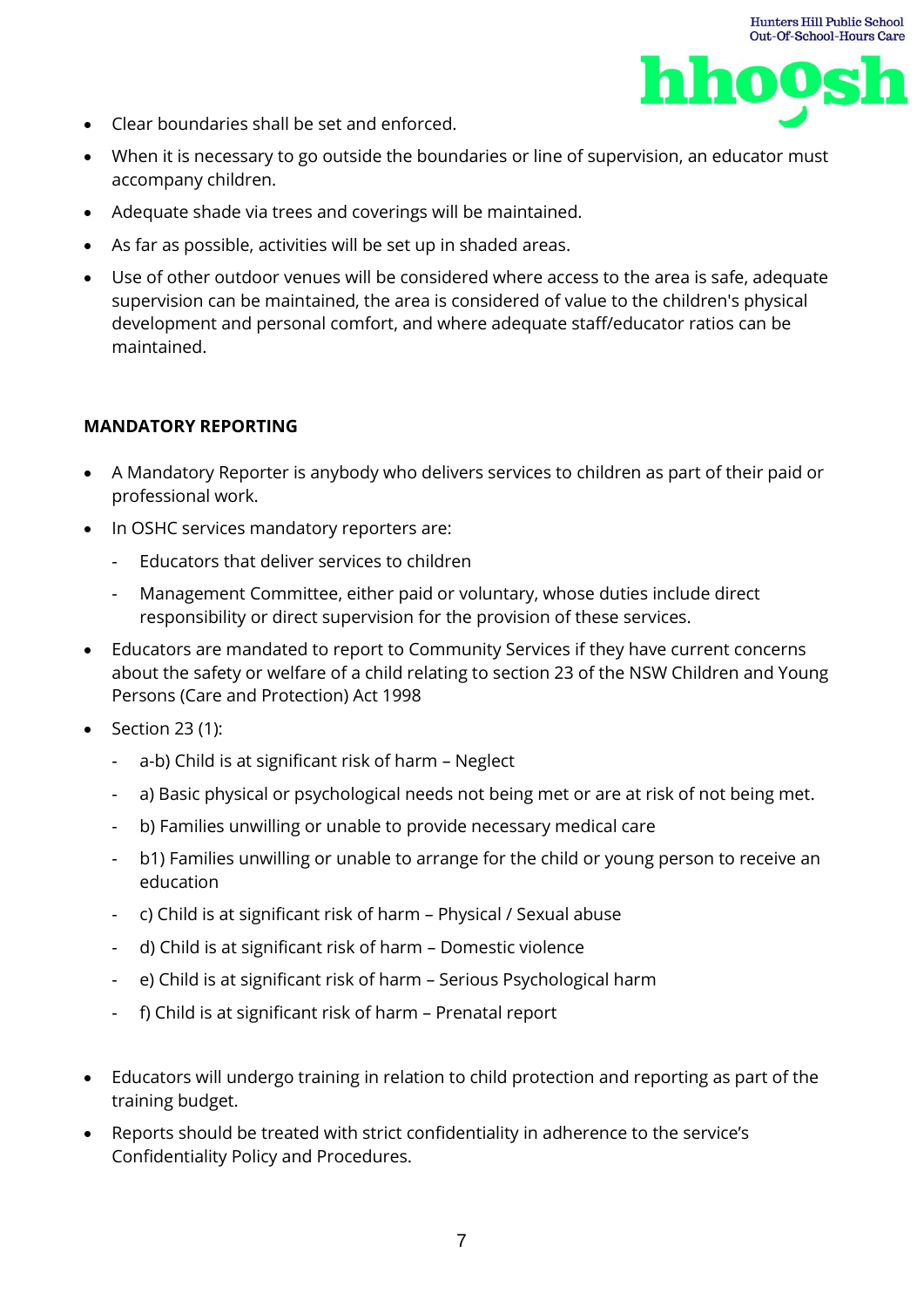

- Any educator who forms a belief based on reasonable grounds that a child is at risk of harm should discuss their concerns with the Nominated Supervisor and/or the Responsible Person in charge of daily operation as they may have information the educator is not aware of. The incident/s that lead the educator to form the belief should be recorded concisely, include as much detail as possible and be kept in a secure place to ensure confidentiality.
- The Nominated Supervisor/Responsible Person will then assist staff in completing the online Mandatory Reporters Guide (MRG) to determine whether the report meets the threshold for significant risk of harm (see point below for further information regarding the MRG).
- If directed by the MRG to report to Community Services, should report their concerns to the Child Protection Helpline:
	- Mandatory Reporters phone 13 36 27
	- Non-Mandatory Reporters phone 132 111
- When reporting to the Child Protection Helpline, it is important to have as much information as possible available regarding the child/children involved and any specific incident details. This might include child's information, family information, reporter details and outcomes of the MRG.
- If the Nominated Supervisor has been advised to but has not reported to Community Services you are legally responsible to do so.
- Once a report is made to the Child Protection Helpline no further report needs to be made unless new information comes to hand.

## **MANDATORY REPORTING GUIDE (MRG)**

- The MRG has been developed to help frontline mandatory reporters, including OSHC educators, determine whether the risk to a child or young person meets the new statutory threshold of 'risk of significant harm'. The MRG will guide the reporter on what action should be taken. The MRG is an interactive tool and is available online at [Keep Them Safe.](http://www.keepthemsafe.nsw.gov.au/)
- If still in doubt the Community Services Helpline will provide feedback about whether or not the report meets the new threshold for statutory intervention.
- If new information presents concerning the child or young person run the MRG tool again.
- Where concerns do not meet the significant harm threshold, the MRG tool may guide you to 'Document and continue the relationship'. This requires the service to continue to support, provide services, and coordinate assistance and referral for the child and their family.
- Regardless of the outcome of using the MRG, the family and child will require support and referral where possible.
- The report page from the MRG should be printed and placed in the child/family file for future reference regardless of whether or not further action is recommended.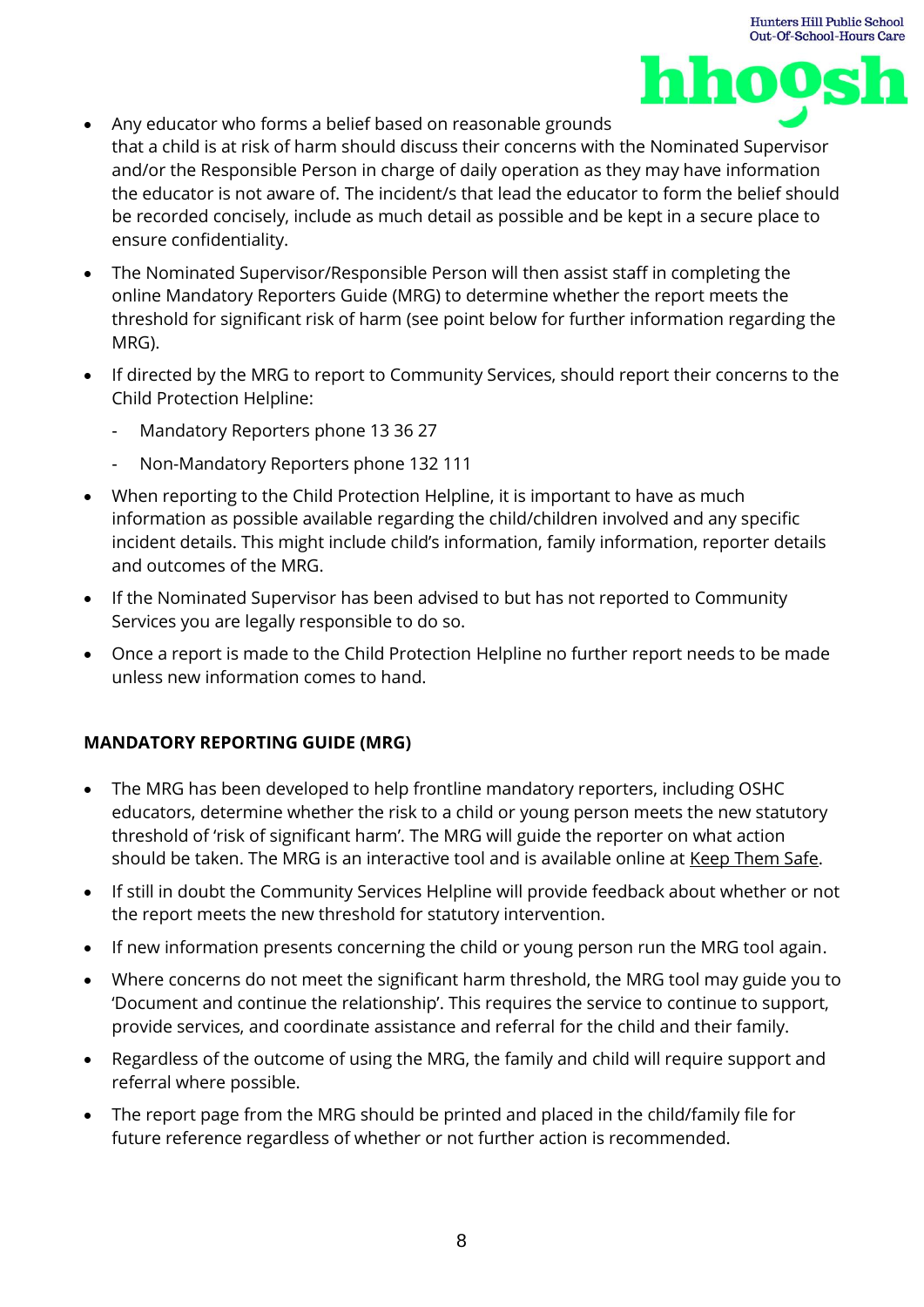

#### **INFORMATION EXCHANGE**

- To provide effective support and referral it may be necessary to exchange information with other prescribed bodies including government agencies or non-government organisations and services.
- The NSW Children and Young Persons (Care and Protection) Act 1998 has been amended (2009) to include chapter 16A Information Exchange
- Chapter 16A requires prescribed bodies to take reasonable steps to coordinate decision making and the delivery of services regarding children and young people
- Under Chapter 16 A NSW Children and Young Persons (Care and Protection) Act 1998, educators will exchange information that relates to a child or young person's safety, welfare or wellbeing, whether or not the child or young person is known to Community Services and whether or not the child or young person consents to the information exchange.
- The information requested or provided must relate to the safety, welfare, or wellbeing of the child. Information includes:
	- A child or young person's history or circumstances
	- A parent or other family member, significant or relevant relationship
	- The agency's work now and in the past
- Where information is provided in good faith and according to legal provisions, under section 29 & section 245G NSW Children and Young Persons (Care and Protection) Act 1998; reporters cannot be seen as breaching professional etiquette or ethics or as a breach of professional standards. There can be no liability for court action.

## **WHERE A COMPLAINT IS MADE ABOUT AN EDUCATOR OR SOMEONE IN THE SERVICE**

- Should an incident occur that involves a child being put at risk of harm from an educator, volunteer, trainee or person visiting the service, this is regarded as 'reportable conduct' and necessitates such conduct being reported to the NSW Ombudsman within 30 days.
- Where the allegation is made to an educator or member of management the facts as stated will be recorded in writing, using an Incident Report template that includes dates, times, names of person/s involved, name of person making allegation and the person making the report. This report should be kept on record and treated as strictly confidential.
- If the Nominated Supervisor or responsible person in charge is suspected then the service's management should be informed.
- The relevant forms together with information and assistance are available on line at [www.ombo.nsw.gov.au.](http://www.ombo.nsw.gov.au/)
- The person making the report should follow the advice of the Ombudsman's Departmental Officers. Management will also follow this advice.
- The matter will be treated with strict confidentiality.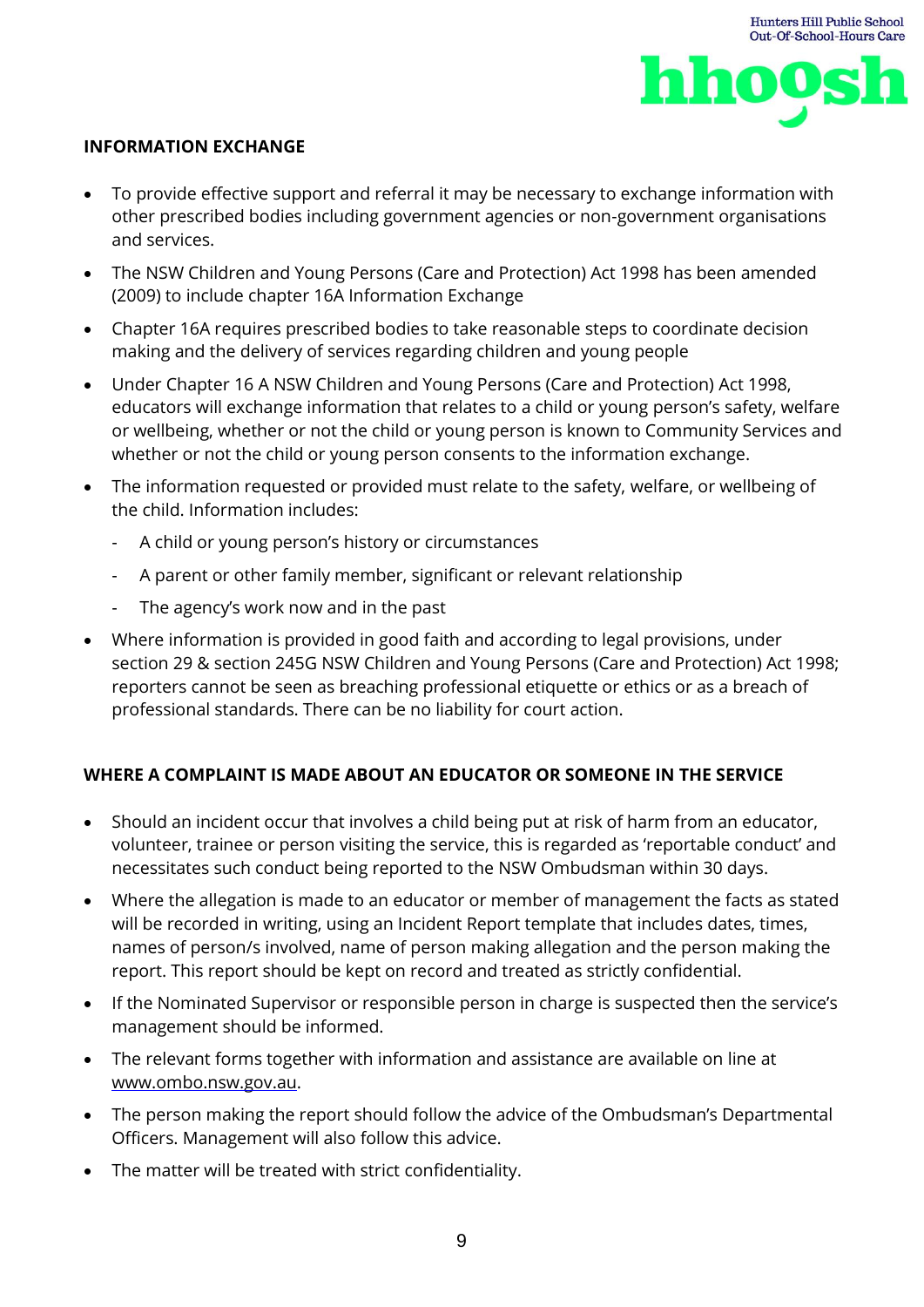



- For the protection of both the children and the educator involved, the educator should be encouraged to take special leave or be removed from duties involving direct care and contact with children, until the situation is resolved.
- Support should be provided to all involved. This support can be given in the form of counseling or referral to an appropriate agency.

#### RECRUITMENT AND ORIENTATION OF STAFF

- All educators employed by the service including management, full time/ part time and casual educators, volunteers and students will be subject to a Working with Children Check carried out by the NSW Commission for Children and Young People. Written approval from the prospective employee will be sought prior to this check being carried out. All employees and management will also complete a Prohibited Employment Form that will be kept on file.
- When the service engages a self-employed individual to provide services, the provider is required to provide a Certificate for Self-Employed People. This certificate ensures verification that the person employed is not banned by law from working with children.
- All staff will be informed of their responsibilities as a Mandatory Reporter as part of their orientation and induction process. This will involve discussion regarding their current understanding, use of this policy and resources and access to Child Protection training. Information related to sexual grooming will also be provided upon orientation and induction to ensure that staff are fully aware of the signs and limits related to appropriately interacting with children.

| <b>Education and</b><br><b>Care Services</b><br><b>National Law &amp;</b><br><b>Regulations</b>                                                                                  | National<br>Quality<br><b>Standard</b>                                                                                     | Links to other<br><b>Service Policies</b>                                                                                                         | <b>Other Documentation/</b><br><b>Evidence</b>                                                                                                                                                                                                                                                                                                                                                                                                                                                                                                                                       |
|----------------------------------------------------------------------------------------------------------------------------------------------------------------------------------|----------------------------------------------------------------------------------------------------------------------------|---------------------------------------------------------------------------------------------------------------------------------------------------|--------------------------------------------------------------------------------------------------------------------------------------------------------------------------------------------------------------------------------------------------------------------------------------------------------------------------------------------------------------------------------------------------------------------------------------------------------------------------------------------------------------------------------------------------------------------------------------|
| S162, 165, 166,<br>167, 169, 170,<br>171, 174<br>R77, 82, 83, 84,<br>85, 86, 87, 89, 97,<br>98, 99, 100, 103,<br>105, 107, 108,<br>109, 110, 114,<br>115, 168, 170,<br>175, 176. | Standards 2.1,<br>2.2, 3.1, 4.1, 7.1<br>Elements 2.1.1,<br>2.1.2, 2.2.1,<br>2.2.2, 2.2.3,<br>3.1.1, 3.1.2,<br>4.1.1, 7.1.2 | Health and<br>$\blacksquare$<br>Safety policies<br>and<br>procedures<br><b>Staffing</b><br>$\overline{\phantom{a}}$<br>policies and<br>procedures | - NSW Children and Young Person's (Care and<br>Protection) Act 1998<br>- Commission for Children and Young People<br>Act 1998<br>- Child Protection (Prohibited Employment) Act<br>1998<br>- Ombudsman Act 1974 (with relevant Child<br><b>Protection Amendments)</b><br>- NSW Department of Community Services<br><b>Mandatory Reporting Guidelines</b><br>- NSW Child Protection Interagency Guidelines<br>(2006)<br>- Legislation Amendment (Wood Inquiry<br>Recommendations) Act 2009 No 13<br>- Keep Them Safe - Information session/<br>overview participants manual 2009/2010 |